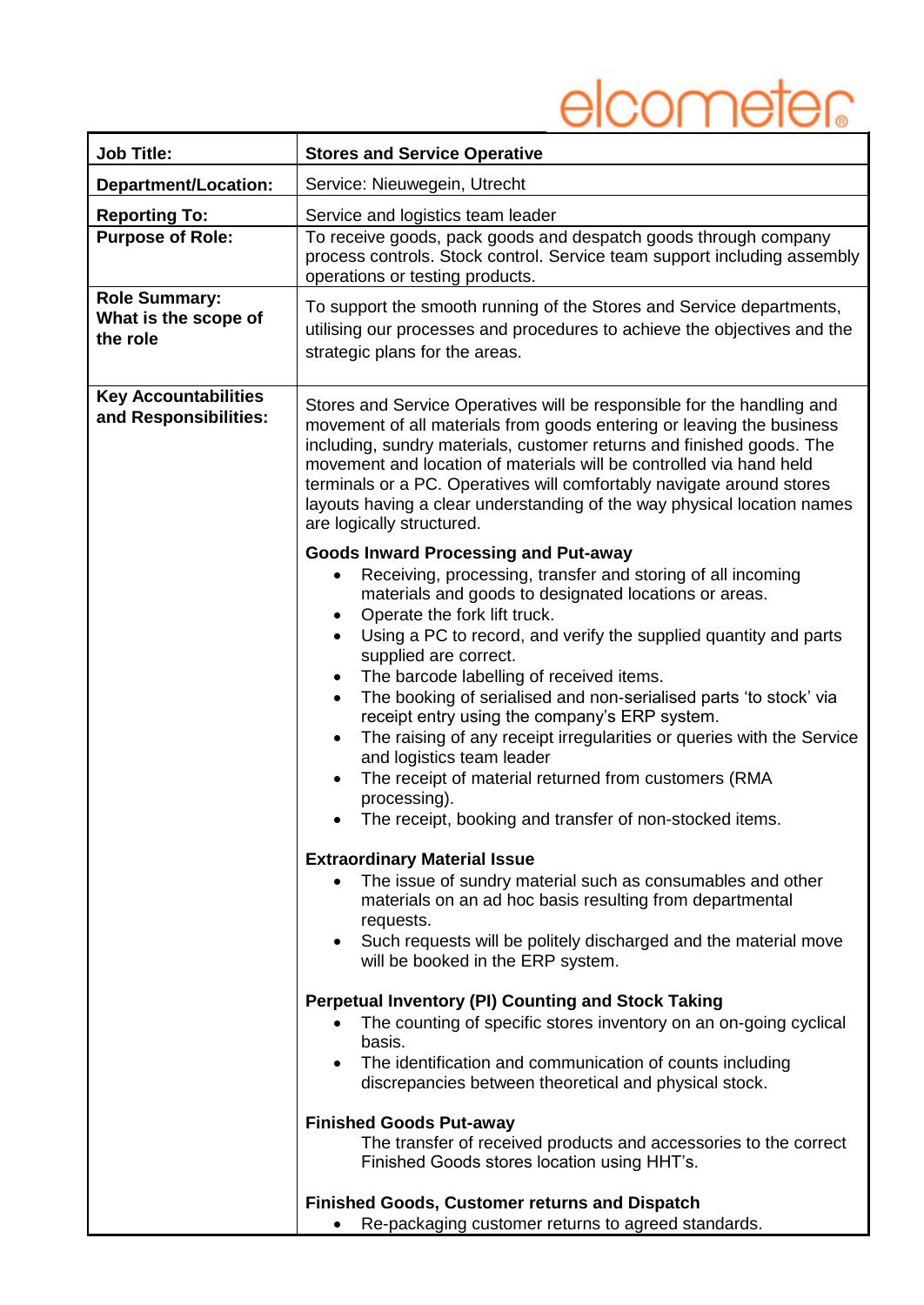| Picking, packing and processing all customer orders by the<br>$\bullet$<br>priority listing.<br>Exercising good judgement for packing box selection, packing<br>density and the arrangement of product to avoid transit damage.<br>The packing and consolidation of customer orders in to<br>$\bullet$<br>appropriate despatch cartons via HHT<br>Create dispatch documentation<br>$\bullet$<br>• Liaise with carriers<br>Dispatch of all orders<br>$\bullet$                                                                                            |
|----------------------------------------------------------------------------------------------------------------------------------------------------------------------------------------------------------------------------------------------------------------------------------------------------------------------------------------------------------------------------------------------------------------------------------------------------------------------------------------------------------------------------------------------------------|
|                                                                                                                                                                                                                                                                                                                                                                                                                                                                                                                                                          |
| <b>House Keeping</b><br>Ensuring that the goods receiving/dispatch bays are clear of<br>obstructions and as empty as practicable.<br>The labelling of racks and bins with location bar codes.<br>Exercising good judgement when determining the best floating<br>$\bullet$<br>location for part or product put-away.<br>Ensuring that excess packaging is removed and transferred to<br>the correct recycling bin.<br>Ensuring that materials are not stored on the floor and all<br>walkways are clear of obstructions.<br>Compliance with 5S policies. |
| <b>Health and safety</b>                                                                                                                                                                                                                                                                                                                                                                                                                                                                                                                                 |
| Compliance with the use of issued personal protective equipment<br>$\bullet$<br>$(PPE)$ .<br>Compliance with manual handling policies and accepted<br>practices. Seeking of assistance or guidance when moving<br>material that may present a risk.                                                                                                                                                                                                                                                                                                      |

## **Role Objectives & Measures**

| <b>Key Deliverables:</b>          | Departmental objectives<br>$\bullet$<br>Stock accuracy<br>Compliance with PI count schedules<br>$\bullet$                                                                                                                    |  |  |  |
|-----------------------------------|------------------------------------------------------------------------------------------------------------------------------------------------------------------------------------------------------------------------------|--|--|--|
| <b>Performance</b><br>Indicators: | Number of items put-away or processed through goods inward per<br>$\bullet$<br>hour.<br>Number of items/lines put-away per hour, picked per hour or packed<br>$\bullet$<br>per hour. Picking, packing and despatch accuracy. |  |  |  |
|                                   | <b>Service</b><br>Turn round time for repairs and calibrated product.<br><b>General</b>                                                                                                                                      |  |  |  |
|                                   | Transaction and booking accuracy, stock integrity. Compliance with<br>standard operating procedures, manual handling and health and<br>safety policies.                                                                      |  |  |  |
| <b>Measures of Success:</b>       | Meet the KPIs set by the business for returns and repairs turn round.<br>$\bullet$<br>Meet the KPIs for stock integrity.<br>٠<br>Meet the KPIs for stock movements.                                                          |  |  |  |